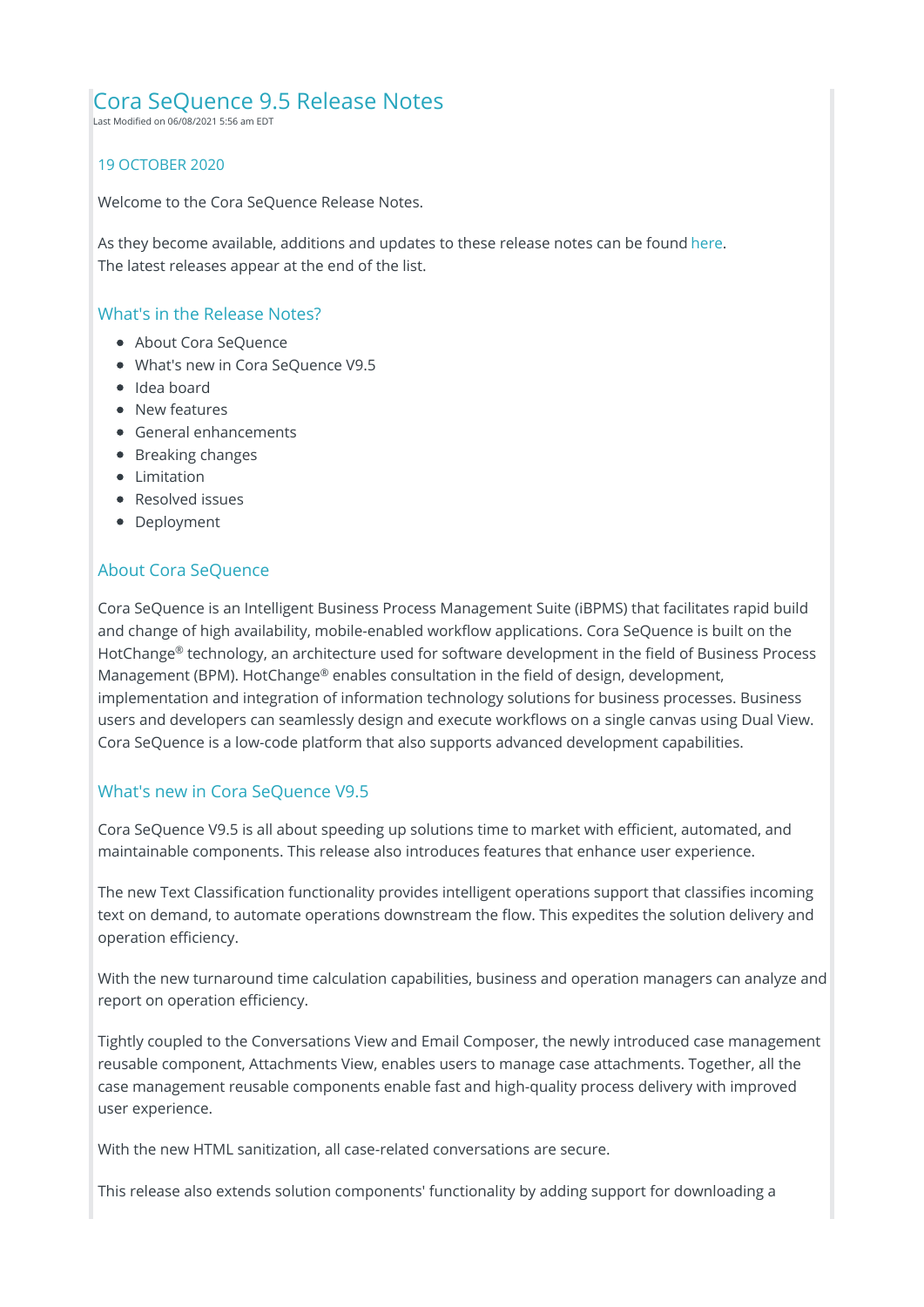conversation item and localizing the Conversations View.

# **IDEA BOARD**

Thank you for posting your ideas at the *Ideas for Cora SeQuence* site. We've been listening! The following ideas have been implemented to the product in this release:

- Support TAT for tasks.
- Support search in Team Leaders' team list.
- Archive aborted cases.
- Unified Email Listener data tables.
- Attachments View reusable component.
- Run workflows as a delegate.

You can post your ideas here.

### New features

- Turnaround Time (TAT) for tasks: Tasks now have a new property that holds the calculated turnaround time. This property helps analyze task processing efficiency. For more details, see this article.
- HTML Sanitization: The HTML content of the emails sent from the Conversations component is sanitized before the emails are displayed in the Flowtime site. For details, see this article.
- Text Classification: You can now automate operations by applying an intelligent engine that analyzes the text and classifies data on demand. For details, see this article.
- Attachments View: The new Attachments View reusable component enables you to manage case attachments and enhances the user experience. For details, see this article.
- Unsigned solution variables: You can use a new type of variable that allows data updates at the solution level for signed master workflows. For details, see this article.

## General enhancements

- Conversations View:
	- You can now download sent and incoming emails from Conversations View.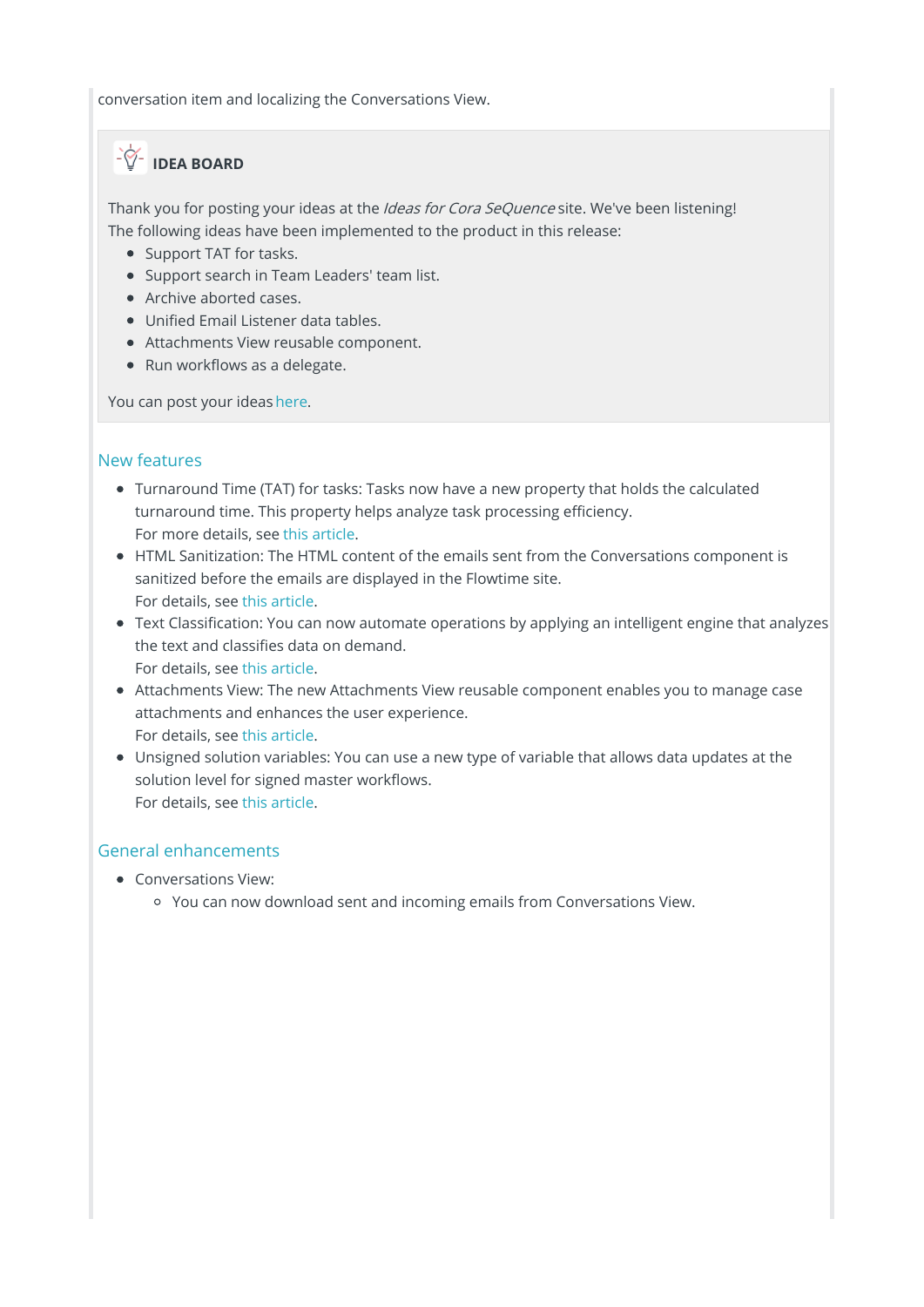| <b>New Comment</b><br>New Email                                                                                                                                                                                                                                                                                                          | $\zeta$                         |
|------------------------------------------------------------------------------------------------------------------------------------------------------------------------------------------------------------------------------------------------------------------------------------------------------------------------------------------|---------------------------------|
| $\Box$ Roni Bentancur<br>Comment test                                                                                                                                                                                                                                                                                                    | 26/10/2020 17:12<br>O<br>俞      |
| $\triangleright$<br>to to<br>In Queue<br>Ordering email template                                                                                                                                                                                                                                                                         | 26/10/2020 17:12                |
| Date: 26/10/2020 17:12<br>Subject: Ordering email template<br>To: the contract of the contract of the contract of the contract of the contract of the contract of the contract of the contract of the contract of the contract of the contract of the contract of the contract of the contra<br><b><i><u>Distances of Boosts</u></i></b> | Last updated by: Roni Bentancur |
| Orders are here                                                                                                                                                                                                                                                                                                                          |                                 |
|                                                                                                                                                                                                                                                                                                                                          | Pop Out<br>$\perp$ Download     |

- Conversations can now be localized to the languages supported by Cora SeQuence. For details, see this article.
- Emails and case attachments have been updated and work with the new Attachments View.
- When the Conversations View is consumed through an activity, it uses the activity permissions for action validation.
- Users with Full Control (Modify) permissions, can now delete sent and incoming email conversation items.
- Email conversation items now display the name of the last user who updated the item.
- Create incoming email from Email Listener: You can set up a new built-in-command to add conversation items through an Email Listener.
- Aborted processes move to closed tables: Workflow instances that have been aborted now move to the closed tables. You can configure a delay parameter to determine when to move aborted processes to the database.

For details, see this article.

- Unified Email Listener data tables: New Email Listener activities store data in new system tables. Existing activities continue to use their UACT tables. You can run a post-deployment script to configure existing Email Listener activities with the new system tables. For more details on database upgrades and links to the post-deployment script, see this article.
- Sub-workflow delegations: You can now delegate permissions for sub-workflows through the parent workflow delegation settings. Workflows have a new property under Behavior: Authorization Context, with the following options:
	- **Standalone** (default): Sets the authorization check to be done with the current workflow permissions, including delegations.
	- **Masterworkflow**: Sets the authorization to be done with master workflow permissions, including delegation. This option provides easier access to delegates, with less permission based-errors.

**IMPORTANT** This option is less secure.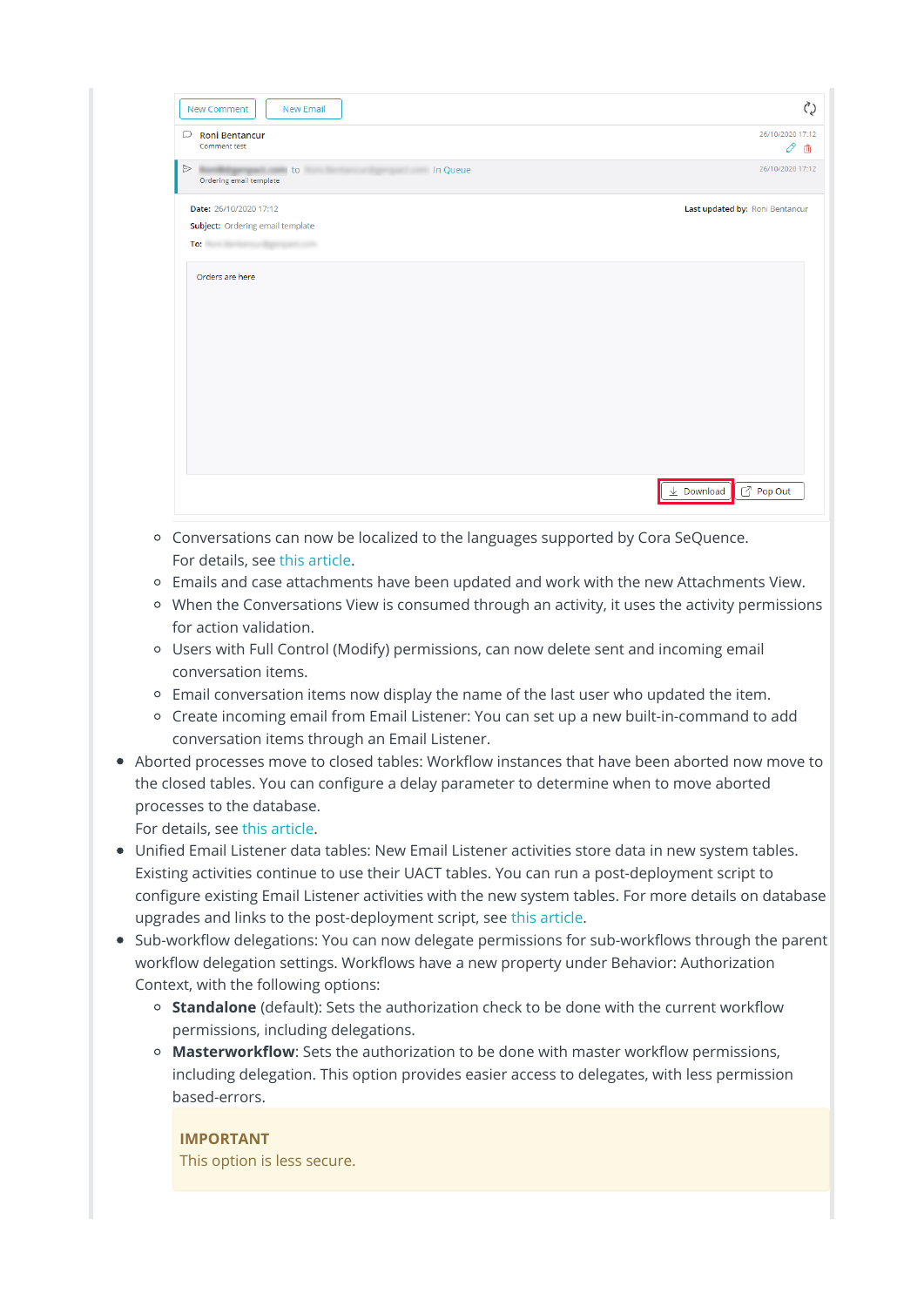• Restricted delete permissions: The Delete permission has been restricted to a new Super Administrator role.

Also, an Abort action is available for processes in Flowtime.

Search for a team's name: The Team filter on the Team Leader's Tasks List is now searchable.

|                                                 | <b>SS</b>                                    |
|-------------------------------------------------|----------------------------------------------|
| Solution: HotOperation Solution<br>$\mathbf{v}$ | Team:<br>۰                                   |
|                                                 | QA<br>×О<br>Select All Unselect All          |
|                                                 | Colu<br>$\Box$ QA<br>□ QA_Asia               |
| Team<br>ssigned<br><b>Stage</b>                 | $\Box$ QA_Israel<br>Filter<br>$C_{\epsilon}$ |

OpenXML files created with a File Writer activity now supports DateTime, Number, and Boolean data types, to enhance output behavior.

## Breaking changes

- Aborted workflow instances now move to the closed tables. The new behavior can break other configurations that use the closed instance tables in your solution, such as views and reports. To avoid this issue, make sure to filter out Aborted workflow instances (fldStatus=7).
- After you deploy V9.5, the Email Listener activities continue to store data as previously. You can run a post-deployment script to unify all the Email Listener tables to system tables. Make sure to perform impact analysis before you run the script to avoid breaking existing configurations. For more details on database upgrades and links to the post-deployment script, seethis article.

#### Customized portal considerations

- If you use a custom Flowtime theme, you need to reapply your customization after upgrade. For more details, see this article.
- If you've customized the Flowtime portal, after upgrading, you need to compare your customized files with the newly released product files, and if required, reapply any customization. List of frequently changed file types:
	- Grid config files
	- Menu config files

#### Limitation

In Email composer templates and signatures, complex expressions can be added in HTML mode and not design mode.

#### **Heads up!**

Support for WS Federation authentication method ends by May 2021. Support for workflows with organization-based permissions ends by April 2021.

Resolved issues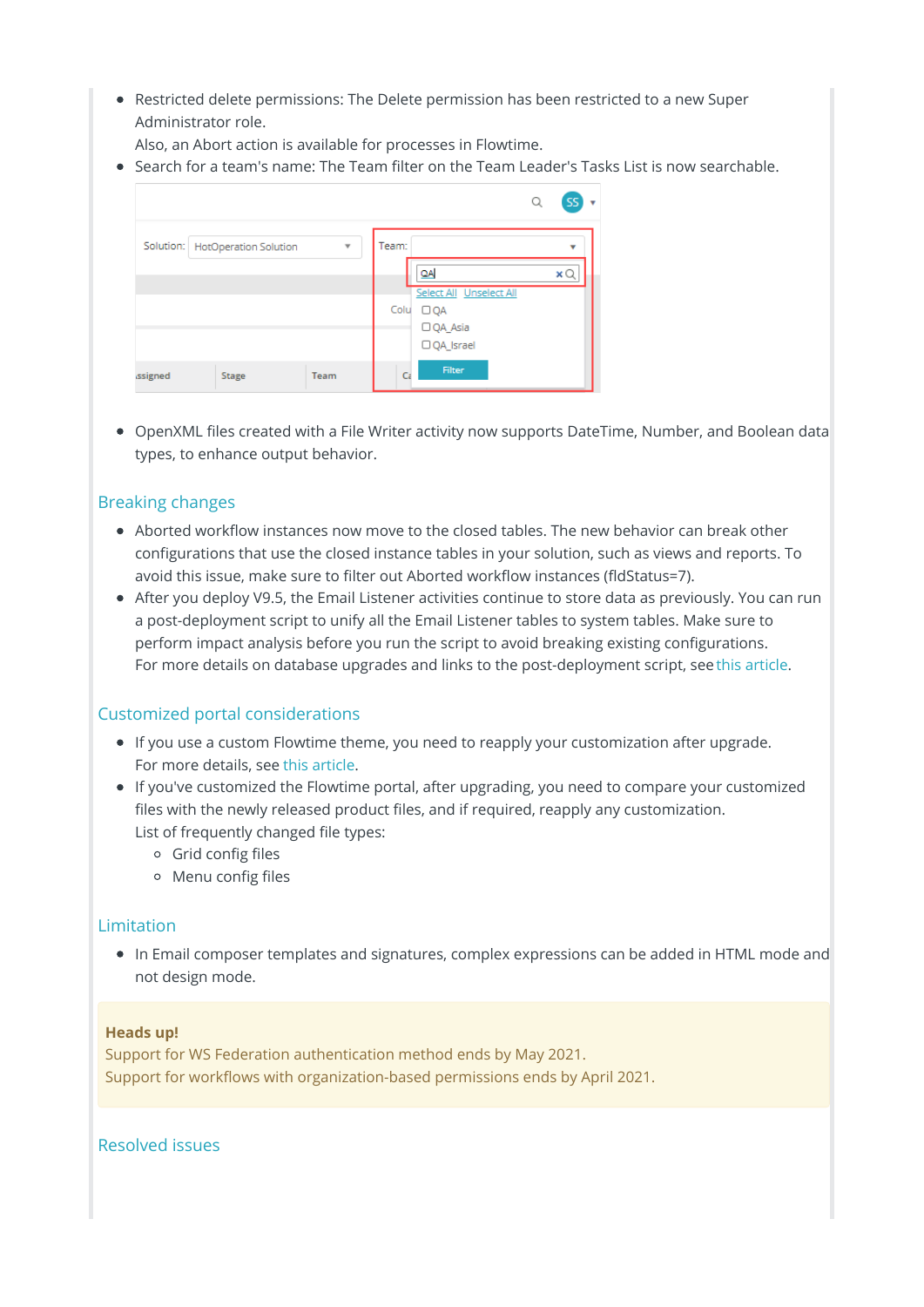| Component            | <b>Issue</b>                                                                                                   | <b>Ticket</b><br># |
|----------------------|----------------------------------------------------------------------------------------------------------------|--------------------|
| File activity        | Displayed incorrect decimal value.                                                                             | 91722              |
| Data insert activity | Doesn't recognize special characters in Spanish.                                                               | 91232              |
| Flowtime             | In grid filters, some options didn't get translated into Japanese.                                             | 90580              |
| <b>ADSS</b>          | ADSS failed as no user is added.                                                                               | 88913              |
| Email Listener       | Email listener failed with SQL exception for <b>messageid</b> length longer<br>than 250 characters.            |                    |
| Security             | The security cookie flag was not set in the XSRF token configuration.                                          |                    |
| Hot Operations       | Open and unfetched cases could not be reallocated. A message<br>saying "Case is already fetched" is displayed. | 90824              |

### Known issues

| Component             | <b>Issue</b>                                                                                                 |
|-----------------------|--------------------------------------------------------------------------------------------------------------|
| <b>Email listener</b> | The email listener does not create new instances for emails that have<br>eml attachments.                    |
|                       | For Graph API email listeners, emails are not processed intermittently.                                      |
| Flowtime              | In closed workflow instances, the Conversations View appears empty<br>even when it holds conversation items. |
|                       | In closed workflow instances, the Attachments View appears empty<br>even when it holds attachments.          |

## Deployment

Download the release package from theCora SeQuence repository.

## **NOTE**

Contact Support to obtain credentials to access the Cora SeQuence repositories.

There are six pre-build application deployment packages available, depending on the type of application that you are deploying. You install each Cora SeQuence application separately.